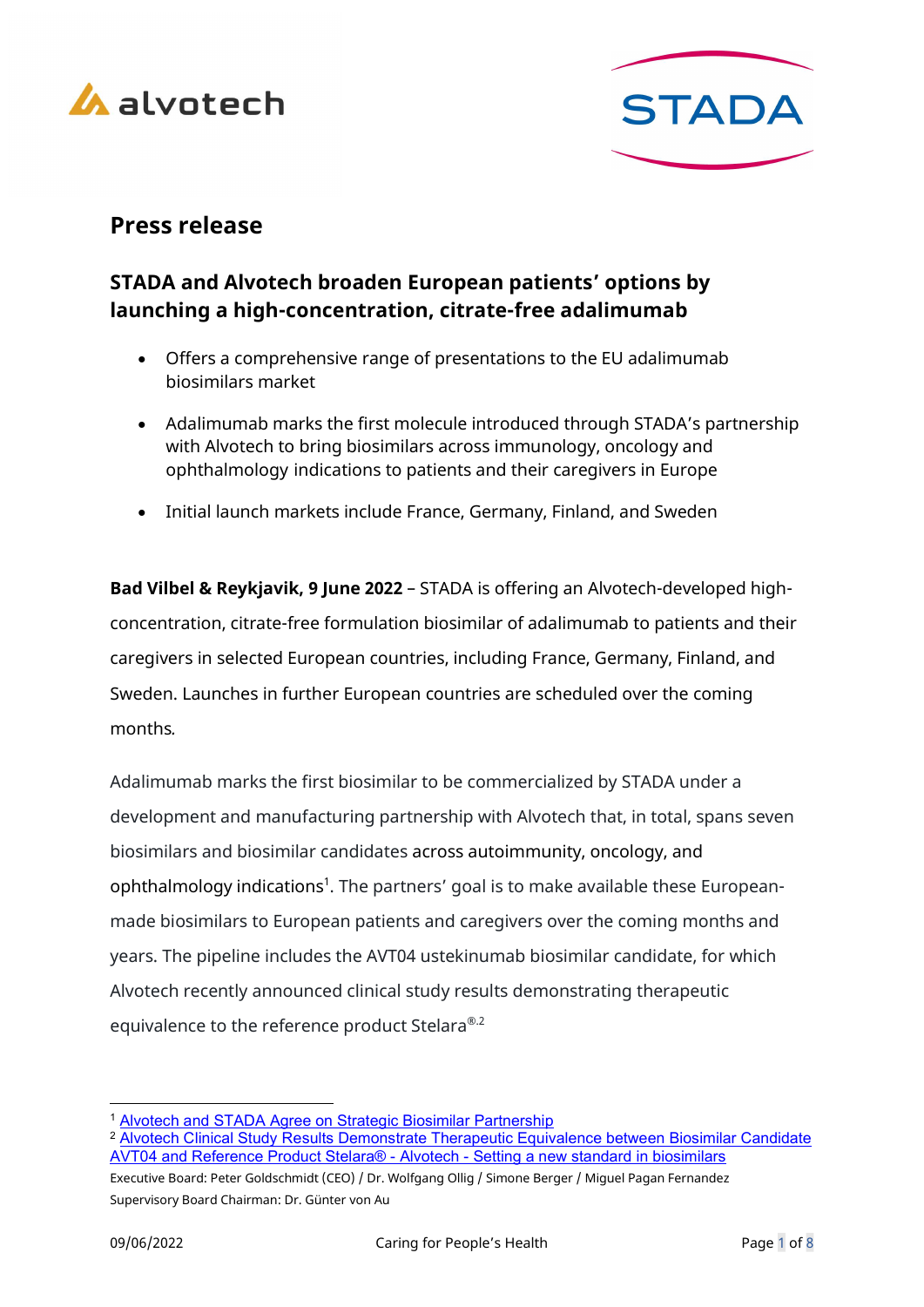



Head of Global Specialty, EVP, Bryan Kim commented: "Our high-concentration alternative to Humira® - STADA's fifth marketed biosimilar after epoetin zeta, pegfilgrastim, teriparatide and bevacizumab – adds to STADA's growing portfolio of biosimilar and specialty care assets aimed at broadening patient access, adding value and supporting sustainable European healthcare systems."

"Although biosimilar medicines have been marketed in Europe for over 16 years, significant unmet needs exist for patients to access key therapies," Kim continued. "Through the combination of Alvotech's scientific and manufacturing expertise with STADA's pan-European commercial excellence, we can deliver a portfolio of high-quality biologic products to patients in Europe, with a goal of expanding access to critical therapies. Positively impacting the lives of European patients with inflammatory disorders with our high-concentration, citrate-free alternative to Humirais fully in line with STADA's purpose of caring for people's health as a trusted partner."

Anil Okay, Alvotech's chief commercial officer, commented: "We are thrilled to take this important step with STADA into multiple European markets. The commercial partnership with STADA allows Alvotech to leverage its strengths as a purpose-built R&D and manufacturing platform, singularly focused on biosimilars, which are of vital importance for healthcare systems globally."

In November 2021, STADA received approval from the European Commission for a high-concentration 100 mg/mL adalimumab biosimilar in the 27 EU member countries plus Norway, Iceland and Liechtenstein<sup>3</sup>. Developed by Alvotech under the AVT02 name, the biosimilar is authorized for all of the reference product's indications, treating a range of inflammatory conditions in adults and children, including arthritis, psoriasis, Crohn's disease and ulcerative colitis. In April 2022, Alvotech and STADA announced

<sup>&</sup>lt;sup>3</sup> Union Register of medicinal products - Public health - European Commission (europa.eu); Hukyndra | European Medicines Agency (europa.eu)

Executive Board: Peter Goldschmidt (CEO) / Dr. Wolfgang Ollig / Simone Berger / Miguel Pagan Fernandez Supervisory Board Chairman: Dr. Günter von Au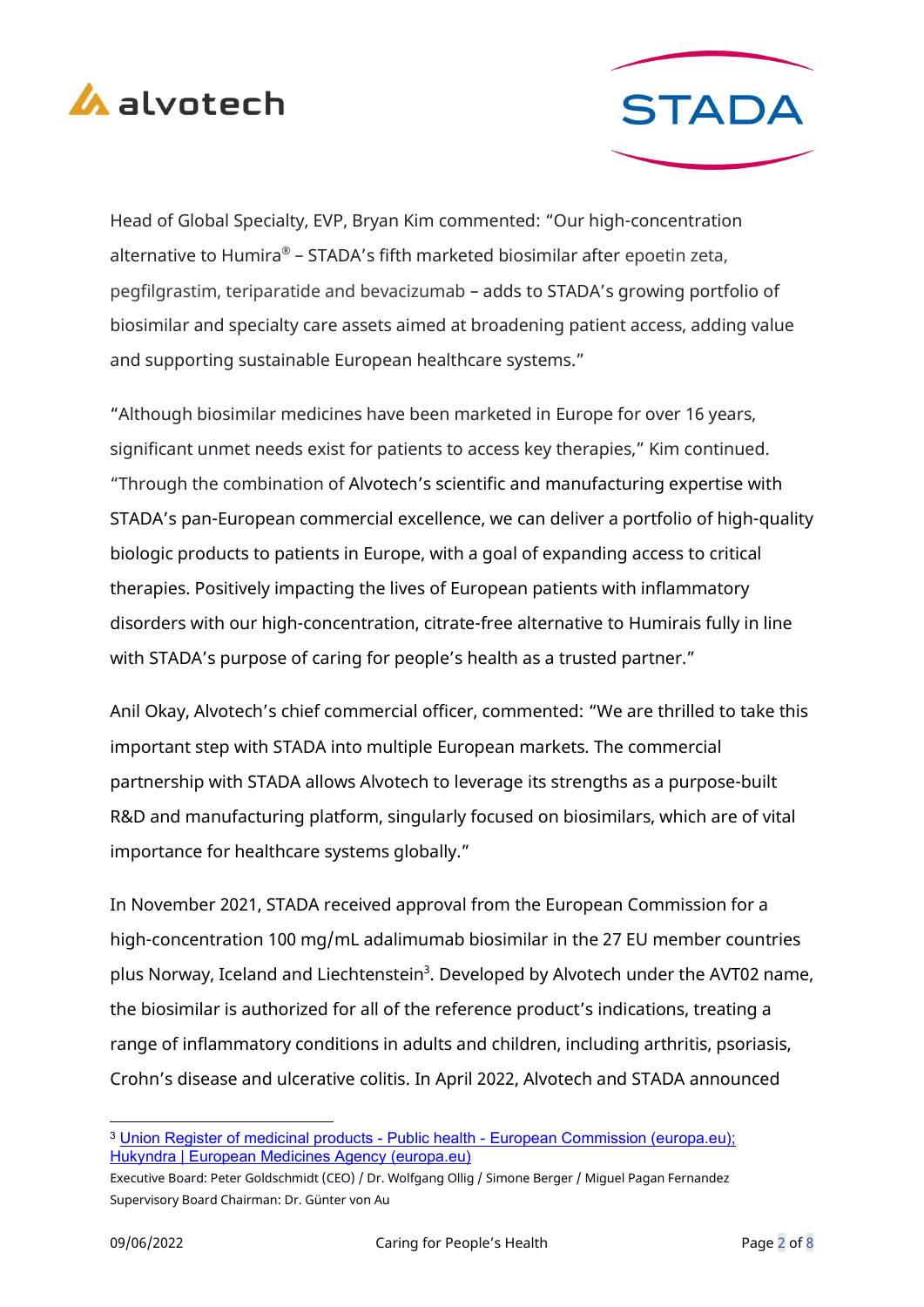



that they had paved the way to launching their biosimilar to Humira $^\circ$  by resolving all intellectual property disputes in Europe with the manufacturer of the reference product<sup>4</sup>.

Manufactured entirely in Europe by Alvotech, STADA's biosimilar offers an alternative to Humira with no clinically meaningful differences in terms of safety, quality and efficacy. The biosimilar is a patient-friendly option because of attributes that correlate with less injection-site pain, including an administered volume that is half of lower-concentration adalimumab biosimilars, a citrate-free buffer and a thin 29G needle<sup>5</sup>.

STADA is supporting launches of the biosimilar in individual national markets through tailored educational materials and well as dedicated patient support programs.

## About STADA Arzneimittel AG

STADA Arzneimittel AG is headquartered in Bad Vilbel, Germany. The company focuses on a three-pillar strategy consisting of generics, specialty pharma and consumer healthcare products. Worldwide, STADA Arzneimittel AG sells its products in approximately 120 countries. In financial year 2021, STADA achieved group sales of EUR 3,249.5 million and reported earnings before interest, taxes, depreciation and amortization (EBITDA) of EUR 776.5 million. As of 31 December 2021, STADA employed 12,520 people worldwide.

## About Alvotech

Alvotech is a biotech company, founded by Robert Wessman, focused solely on the development and manufacture of biosimilar medicines for patients worldwide. Alvotech seeks to be a global leader in the biosimilar space by delivering high quality, cost-effective products and services, enabled by a fully integrated approach and broad in-house capabilities. Alvotech's current pipeline contains eight biosimilar candidates aimed at treating autoimmune disorders, eye disorders, osteoporosis, respiratory disease, and cancer. Alvotech has formed a network of strategic commercial partnerships to provide global reach and leverage local expertise in

<sup>4</sup> Alvotech and STADA pave way to launching HUKYNDRA® (AVT02) | STADA; Alvotech and STADA pave way to launching HUKYNDRA®(AVT02), a citrate-free, high-concentration biosimilar to Humira® by resolving European patent dispute with AbbVie - Alvotech - Setting a new standard in biosimilars <sup>5</sup> Subcutaneous Injection of Drugs: Literature Review of Factors Influencing Pain Sensation at the Injection Site - PubMed (nih.gov)

Executive Board: Peter Goldschmidt (CEO) / Dr. Wolfgang Ollig / Simone Berger / Miguel Pagan Fernandez Supervisory Board Chairman: Dr. Günter von Au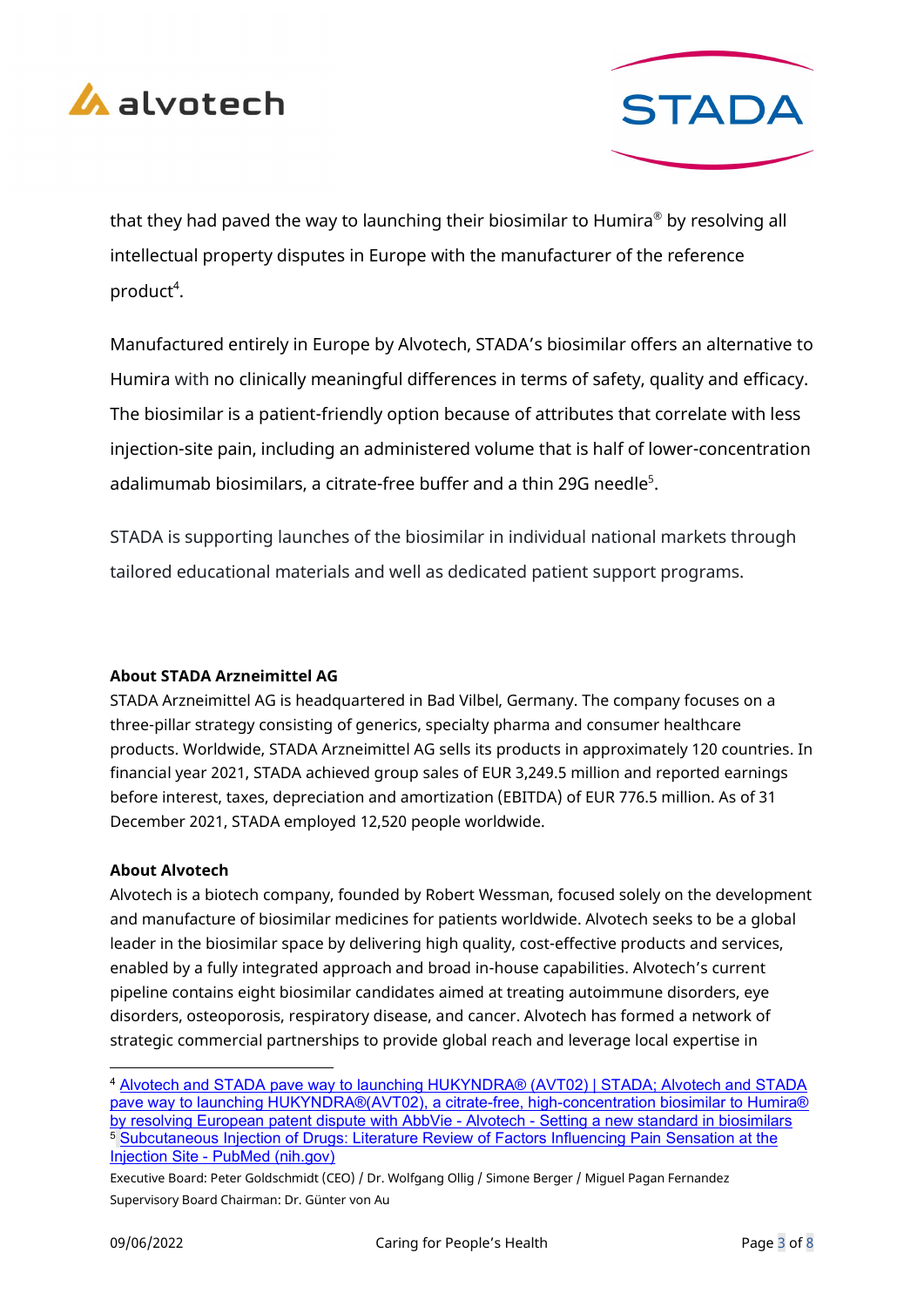



markets that include the U.S., Europe, Japan, China, and other Asian countries and large parts of South America, Africa and the Middle East. Alvotech's commercial partners include Teva Pharmaceuticals, a US affiliate of Teva Pharmaceutical Industries Ltd. (NYSE and TASE: TEVA; US), STADA Arzneimittel AG (EU and select other territories), Fuji Pharma Co., Ltd (TSE: 4554; Japan), Cipla/Cipla Gulf/Cipla Med Pro (NSE: CIPLA; Australia, New Zealand, South Africa/Africa), JAMP Pharma Corporation (Canada), Yangtze River Pharmaceutical (Group) Co., Ltd. (China), DKSH (SWX:DKSH; Taiwan, Hong Kong, Cambodia, Malaysia, Singapore, Indonesia, India, Bangladesh and Pakistan), YAS Holding LLC (Middle East and North Africa), Abdi Ibrahim (Turkey), Kamada Ltd. (NASDAQ and TASE: KMDA; Israel), Mega Labs, Stein, Libbs, Tuteur and Saval (Latin America) and Lotus Pharmaceuticals Co., Ltd. (1795:TT; Thailand, Vietnam, Philippines, and South Korea). Each commercial partnership covers a unique set of product(s) and territories. Except as specifically set forth therein, Alvotech disclaims responsibility for the content of periodic filings, disclosures and other reports made available by its partners. For more information, please visit www.alvotech.com.

#### About Oaktree Acquisition Corp. II

The Oaktree Acquisition Corp. franchise was formed to partner with high-quality, growing companies to facilitate their successful entry to the public markets. By leveraging the deep capabilities and experience of its sponsor, an affiliate of Oaktree, which manages \$164 billion in assets under management as of March 31, 2022, Oaktree Acquisition Corp. seeks to provide best-in-class resources and execution, coupled with a focus on long-term partnership and shareholder value creation. For more information about Oaktree Acquisition Corp. II, please visit www.oaktreeacquisitioncorp.com.

#### Additional Information

In connection with the Business Combination, OACB, Alvotech S.A. and the legal entity named Alvotech, previously named Alvotech Lux Holdings S.A.S., ("TopCo") filed with the U.S. Securities and Exchange Commission a Registration Statement on Form F-4 (as amended or supplemented through the date hereof, the "Registration Statement") containing a proxy statement of OACB and a prospectus of TopCo.

This communication is not intended to form the basis of any investment decision. Investors and other interested persons are advised to read the Registration Statement and other documents filed in connection with the Business Combination, as these materials contain important information about Alvotech S.A., OACB, the Business Combination, and the combined company after the Business Combination. Shareholders of OACB can also obtain copies of the Registration Statement and other documents filed with the SEC, without charge at the SEC's website at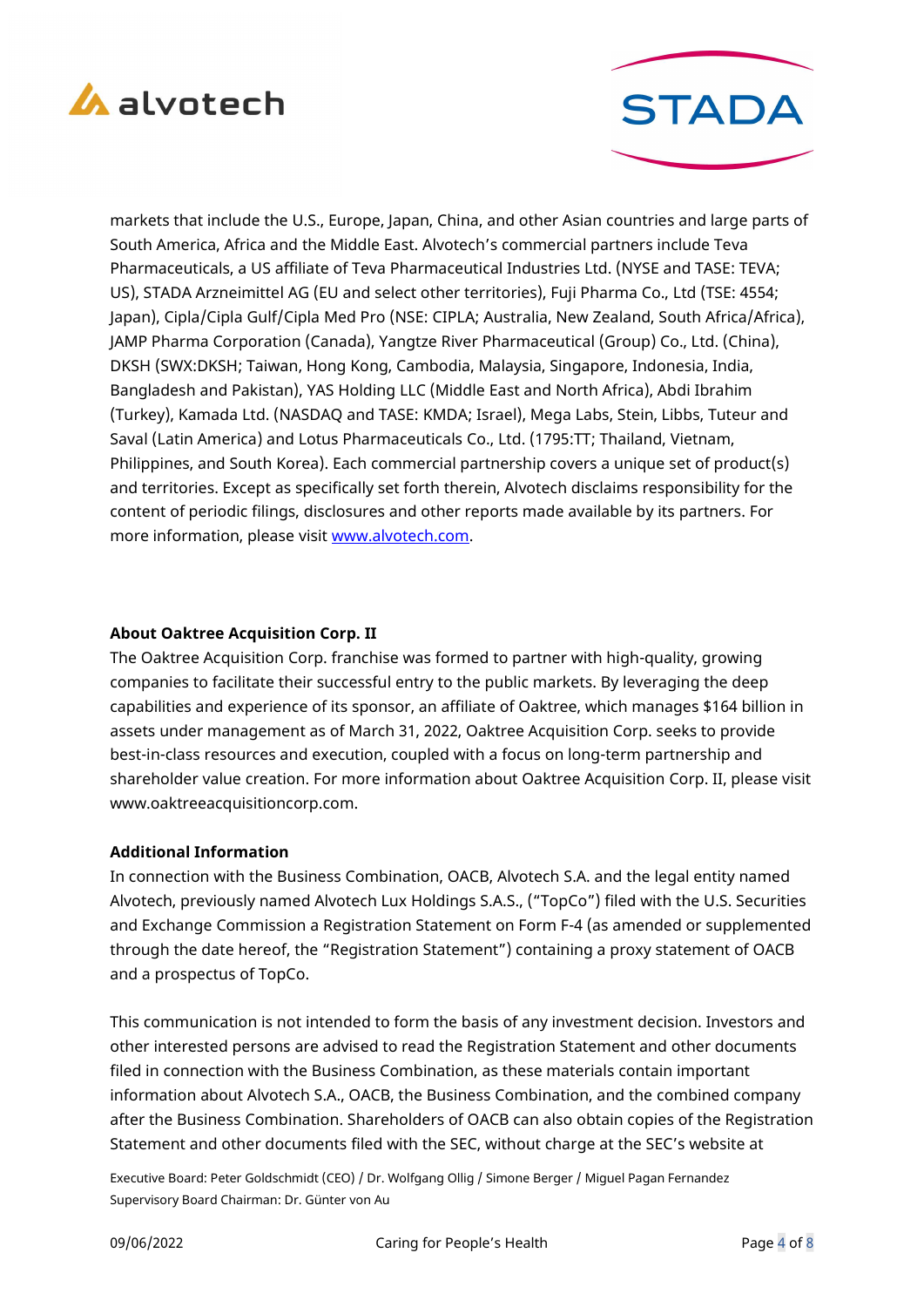



www.sec.gov, or by directing a written request to: Oaktree Acquisition Corp. II, 333 South Grand Avenue, 28th Floor, Los Angeles, California 90071.

#### Forward-Looking Statements

Certain statements in this communication may be considered "forward-looking statements." Forward-looking statements generally relate to future events or the future financial operating performance of OACB or Alvotech. For example, Alvotech's expectations regarding future growth, results of operations, performance, future capital and other expenditures including the development of critical infrastructure for the global healthcare markets, competitive advantages, business prospects and opportunities including pipeline product development, future plans and intentions, results, level of activities, performance, goals or achievements or other future events; the timing of the announcement of clinical trial results; the potential approval and commercial launch of it product candidates; and the timing of the closing of the Business Combination and expected first day of trading of TopCo's securities on The Nasdaq Stock Market LLC and The Nasdaq First North Growth Market. In some cases, you can identify forward-looking statements by terminology such as "may", "should", "expect", "intend", "will", "estimate", "anticipate", "believe", "predict", "potential" or "continue", or the negatives of these terms or variations of them or similar terminology. Such forward-looking statements are subject to risks, uncertainties, and other factors which could cause actual results to differ materially from those expressed or implied by such forward-looking statements. These forwardlooking statements are based upon estimates and assumptions that, while considered reasonable by OACB and its management, and Alvotech and its management, as the case may be, are inherently uncertain and are inherently subject to risks, variability, and contingencies, many of which are beyond OACB's and Alvotech's control. Factors that may cause actual results to differ materially from current expectations include, but are not limited to: (1) the occurrence of any event, change or other circumstances that could give rise to the termination of negotiations and any subsequent definitive agreements with respect to the Business Combination; (2) the outcome of any legal proceedings that may be instituted against OACB, the combined company or others following this announcement of the Business Combination and any definitive agreements with respect thereto; (3) the inability to complete the Business Combination due to the failure to satisfy conditions to closing; (4) the inability to execute final agreement with respect to the loan facility with Sculptor on acceptable terms or at all; (5) the inability to consummate the transactions contemplated by the SEPA; (6) the ability to meet or maintain stock exchange listing standards following the consummation of the Business Combination; (7) the risk that the Business Combination disrupts current plans and operations of Alvotech; (8) the ability to recognize the anticipated benefits of the Business Combination, which may be affected by, among other things, competition, the ability of the combined company to grow and manage growth profitably, maintain key relationships and retain its management and key employees; (9) costs related to the Business Combination; (10) changes in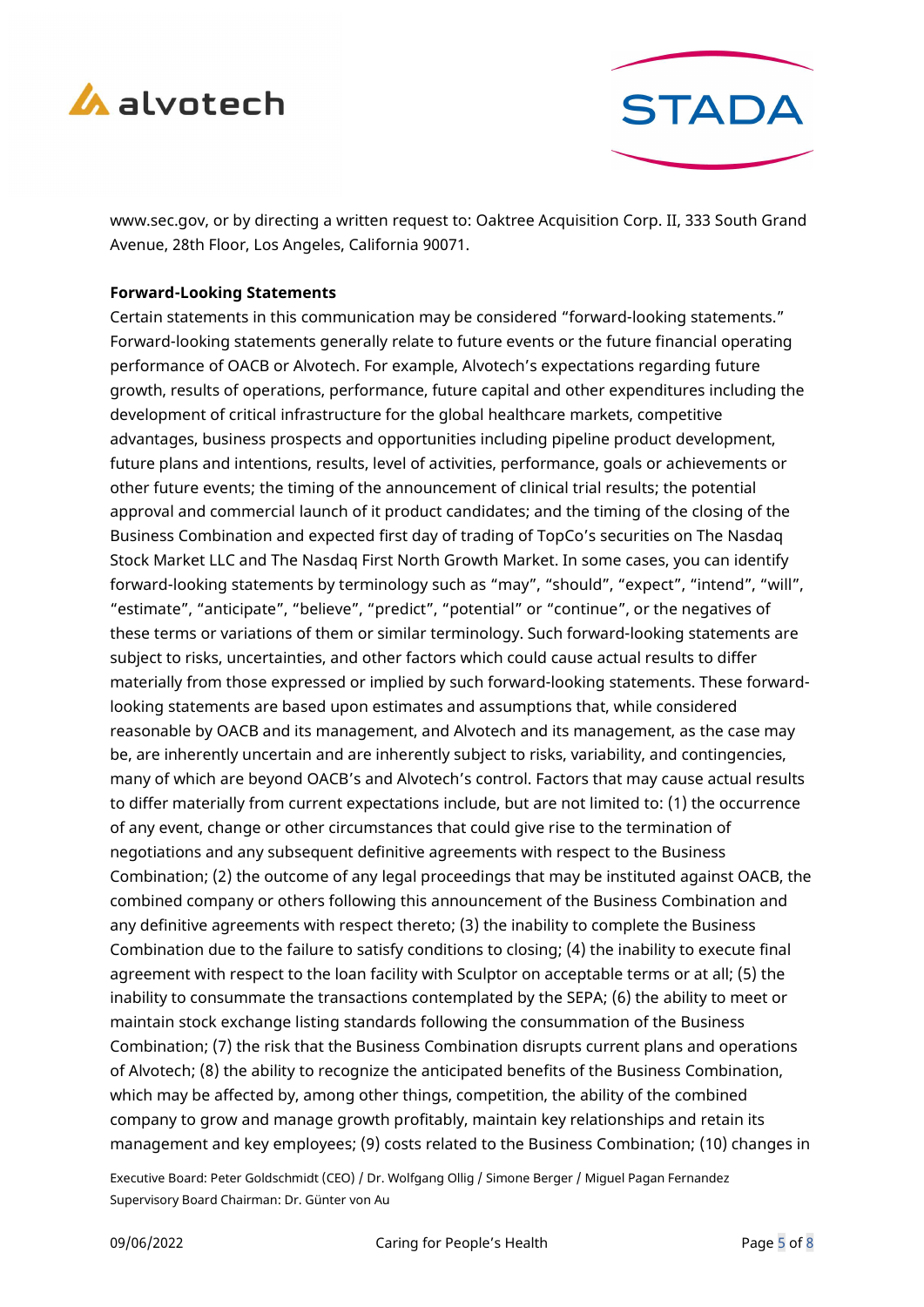



applicable laws or regulations; (11) the possibility that Alvotech or the combined company may be adversely affected by other economic, business, and/or competitive factors; (12) Alvotech's estimates of expenses and profitability; (13) Alvotech's ability to develop, manufacture and commercialize the product candidates in its pipeline; (14) actions of regulatory authorities, which may affect the initiation, timing and progress of clinical trials or future regulatory approvals or marketing authorizations; (15) Alvotech's ability to obtain and maintain regulatory approval or authorizations of its product candidates, including the timing or likelihood of expansion into additional markets or geographies; (16) the success of Alvotech's current and future collaborations, joint ventures, partnerships or licensing arrangements; (17) Alvotech's ability, and that of its commercial partners, to execute their commercialization strategy for approved products; (18) Alvotech's ability to manufacture sufficient commercial supply of its approved products; (19) the outcome of ongoing and future litigation regarding Alvotech's products and product candidates; (20) the potential impact of the ongoing COVID-19 pandemic on the FDA's review timelines, including its ability to complete timely inspection of manufacturing sites; and (21) other risks and uncertainties set forth in the section entitled "Risk Factors" and "Cautionary Note Regarding Forward-Looking Statements" in OACB's annual report on Form 10-K for the fiscal year ended December 31, 2021, in the Registration Statement or in other documents filed by OACB with the SEC. There may be additional risks that neither OACB nor Alvotech presently know or that OACB and Alvotech currently believe are immaterial that could also cause actual results to differ from those contained in the forward-looking statements. Nothing in this communication should be regarded as a representation by any person that the forward-looking statements set forth herein will be achieved or that any of the contemplated results of such forward-looking statements will be achieved. You should not place undue reliance on forward-looking statements, which speak only as of the date they are made. Neither OACB nor Alvotech undertakes any duty to update these forward-looking statements or to inform the recipient of any matters of which any of them becomes aware of which may affect any matter referred to in this communication. Alvotech and OACB disclaim any and all liability for any loss or damage (whether foreseeable or not) suffered or incurred by any person or entity as a result of anything contained or omitted from this communication and such liability is expressly disclaimed. The recipient agrees that it shall not seek to sue or otherwise hold Alvotech, OACB or any of their respective directors, officers, employees, affiliates, agents, advisors, or representatives liable in any respect for the provision of this communication, the information contained in this communication, or the omission of any information from this communication.

#### No Offer

This communication is for informational purposes only and does not constitute an offer to sell or a solicitation of an offer to buy any securities pursuant to the proposed transaction or otherwise, nor shall there be any sale of any such securities in any state or jurisdiction in which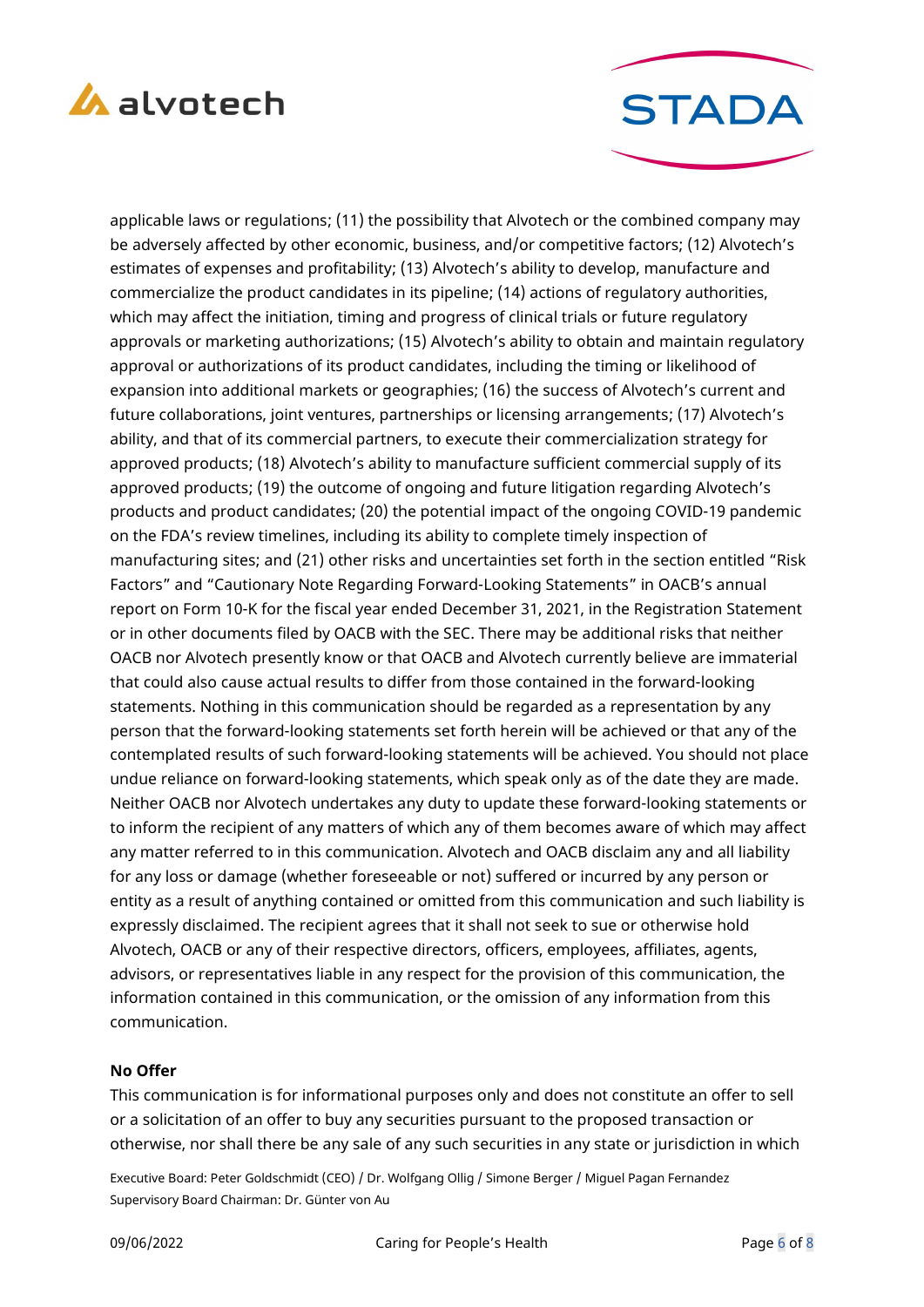



such offer, solicitation, or sale would be unlawful prior to registration or qualification under the securities laws of such state or jurisdiction. No offer of securities shall be made except by means of a prospectus meeting the requirements of the Securities Act of 1933, as amended.

#### STADA information for journalists:

STADA Arzneimittel AG - Media Relations Stadastrasse 2-18 61118 Bad Vilbel - Germany Phone: +49 (0) 6101 603-165 Fax: +49 (0) 6101 603-215 E-Mail: press@stada.de Or visit us on the Internet at www.stada.com/press

#### STADA information for capital market participants:

STADA Arzneimittel AG - Investor & Creditor Relations Stadastrasse 2-18 61118 Bad Vilbel – Germany Phone: +49 (0) 6101 603-4689 Fax: +49 (0) 6101 603-215 E-mail: ir@stada.de Or visit us on the Internet at www.stada.com/investor-relations

#### Alvotech:

Investor Relations Stephanie Carrington ICR Westwicke Stephanie.Carrington@westwicke.com (646) 277-1282

Media Relations Sean Leous ICR Westwicke Sean.Leous@westwicke.com (646) 866-4012

Corporate Communications Alvotech.media@alvotech.com